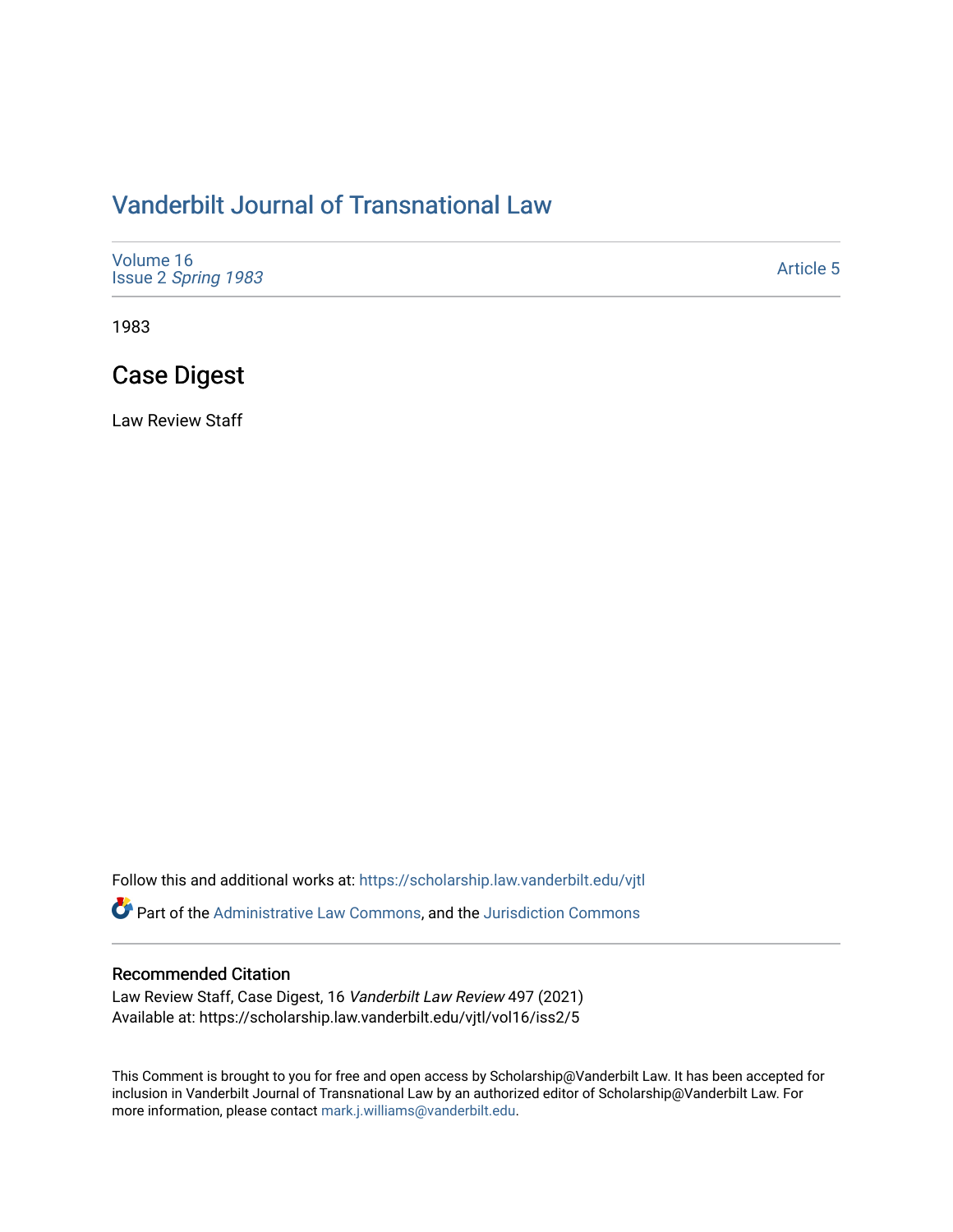# **CASE DIGEST**

This *Case Digest* provides brief analyses of cases that represent current aspects of transnational law. The Digest includes cases that apply established legal principles to new and different factual situations. The cases are grouped in topical categories, and references are given for further research.

### **Table of Contents**

| I. ADMINISTRATIVE LAW  497 |  |
|----------------------------|--|
|                            |  |
|                            |  |

#### **I. ADMINISTRATIVE LAW**

**ADMINISTRATIVE** PROCEDURAL DUE PROCESS **SUPPORTED IN MAJOR** FOREIGN POLICY *DISPUTE-Dresser Industries, Inc. v. Baldrige,* 549 F. Supp. **108 (D.D.C. 1982).**

Plaintiff Dresser Industries, Inc. and its French subsidiary sought to enjoin the United States Commerce Department from imposing sanctions on the French subsidiary for exporting gas pipeline equipment to the Soviet Union in violation of Commerce Department regulations. Plaintiffs' request for a temporary restraining order to prevent the imposition of Commerce Department sanctions revoking the subsidiary's export rights previously had been denied. In response, plaintiffs requested an immediate oral hearing pursuant to **15** C.F.R. § **388.19(b) (1982)** seeking an order from the agency to lift the sanctions imposed **by** the denial order. Because the Hearing Commissioner failed to take immediate action, plaintiffs argued that they had been denied administrative procedural due process and the district court should intervene to stay the sanctions. Although the district court found that all of plaintiffs' administrative remedies had not been exhausted and that plaintiffs made no showing of irreparable harm, it acknowledged that the agency must act expeditiously and issued an order requiring that the agency promptly respond to plaintiffs' motion pending before the Hearing Commissioner. The court denied plaintiffs' motion for extraordinary injunctive relief after considering United States foreign policy prohibiting the export of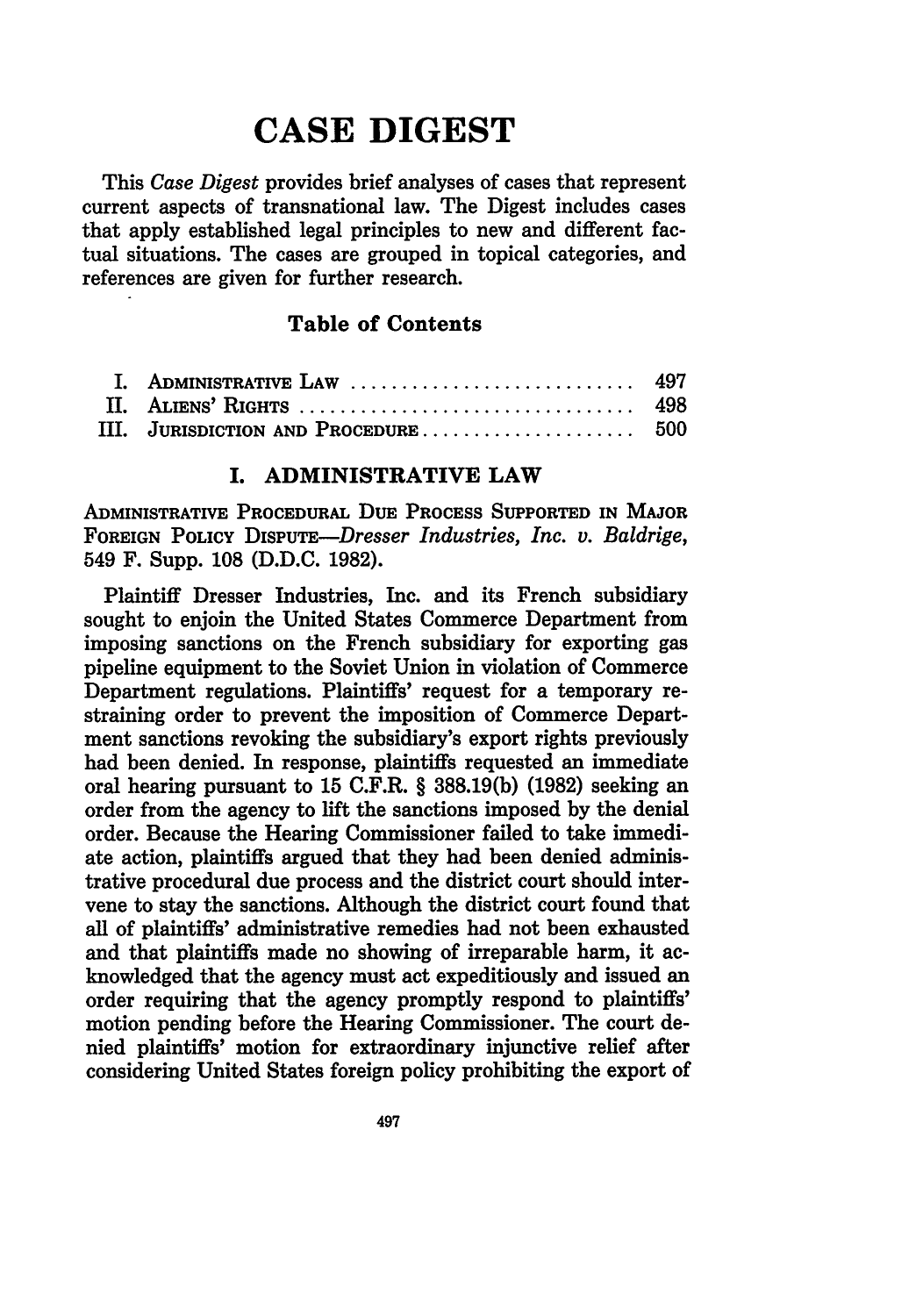gas pipeline equipment to the Soviet Union to protest the imposition of martial law in Poland. *Significance-This* decision establishes that courts will protect and promote a party's procedural rights in the administrative process even though requests for extraordinary judicial relief must be denied because their implementation would compromise United States foreign policy.

#### **II. ALIENS' RIGHTS**

**PERMANENT** RESIDENT **ALIEN** ATTEMPTING **TO RE-ENTER THE** UNITED STATES Is ENTITLED TO DuE PROCESS IN **AN** EXCLUSIONARY HEARING--Landon *v. Plasencia,* **103 S.** Ct. **321 (1982).**

Respondent, a permanent resident alien, sought habeas corpus relief from an order to exclude and deport her which was issued after an exclusionary hearing **by** an immigration law judge of the Immigration and Naturalization Service (INS). Respondent was apprehended following a brief visit to Mexico as she attempted to smuggle six nonresident aliens across the United States-Mexican border. The INS charged her with violating section 212(a)(31) of the Immigration and Nationality Act of **1952** (Act), **8 U.S.C.** § 1182(a)(31), which provides for the exclusion of any alien seeking admission who "knowingly and for gain" assists any other alien in entering or attempting to enter the United States illegally. Respondent argued to the district court that before she could be barred from the United States, a deportation hearing, not an exclusionary hearing, was required. She asserted that only persons "entering" the United States are subject to exclusionary proceedings and as a permanent resident alien briefly visiting a foreign country she could not "enter" the United States upon her return. She concluded, therefore, the substantively and procedurally favorable deportation hearing was required because it was the only alternative proceeding. The district court vacated the exclusion and deportation order and instructed the INS that it could proceed against the respondent only in a deportation proceeding. The Ninth Circuit Court of Appeals affirmed. The Supreme Court reversed and remanded, holding that the INS had statutory authority to decide questions of entry and exclusion in an exclusionary hearing. The Court reasoned first, that the legislative history and language of the Act indicated a strong congressional intent that questions concerning the admissibility of entering aliens, **in**cluding permanent resident aliens be determined in an exclusionary hearing and second, that the INS has the authority to deter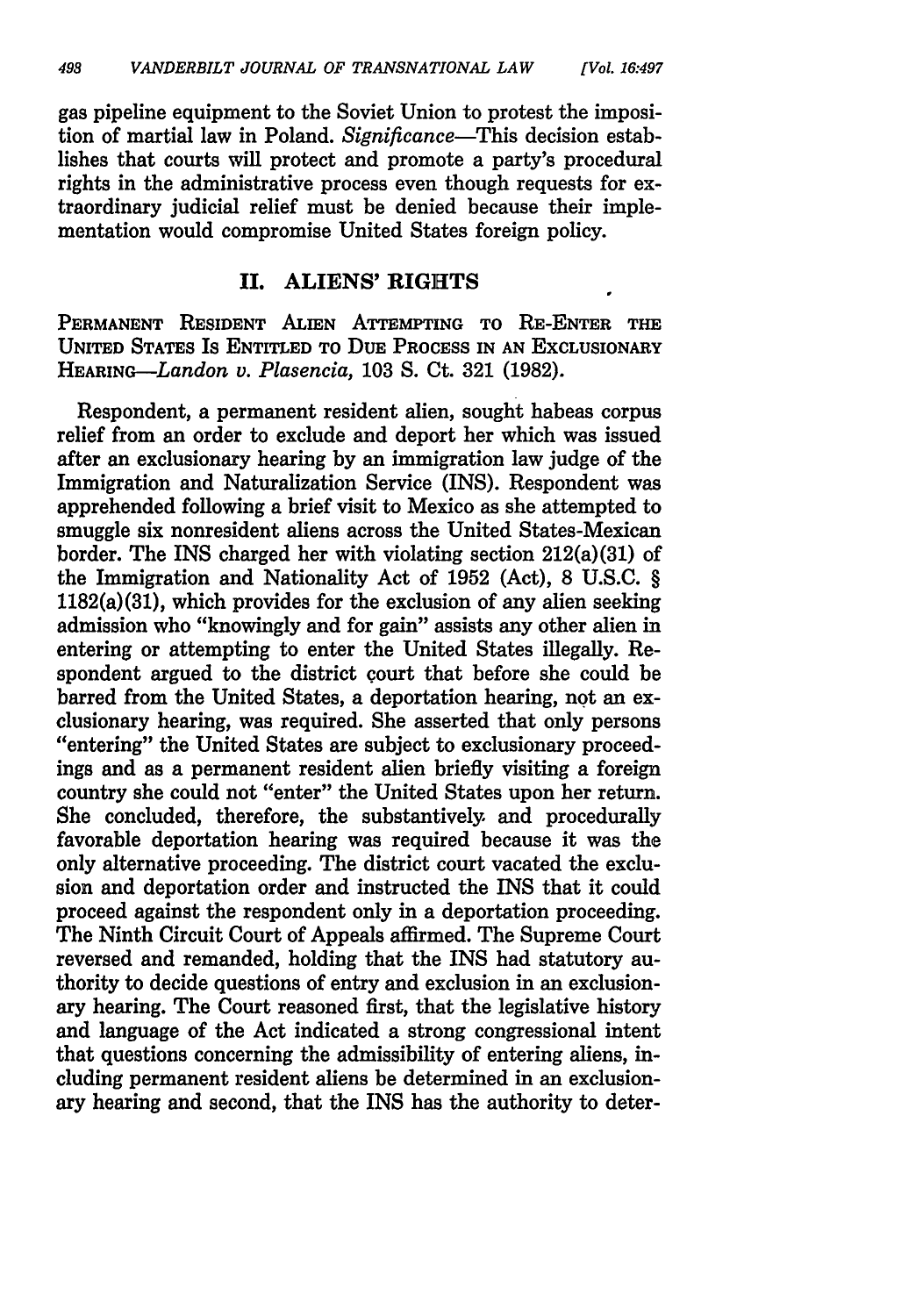mine if an alien has "entered" the United States as required by the Act. The Court remanded the case so the court of appeals could determine if the exclusionary hearing accorded the respondent the due process required by the interest balancing test articulated in *Matthews v. Eldridge,* 424 U.S. 319 (1976). *Significance-In* this decision the Court extended due process rights to permanent resident aliens in exclusionary hearings and refused to require deportation hearings to exclude permanent resident aliens returning to the United States following brief visits abroad.

ALIEN DOES **NOT HAVE A FOURTEENTH** AMENDMENT INTEREST IN **A** PROCEDURE TO **STAY** DEPORTATION WHERE **THE** INS ESTABLISHED **THE** PROCEDURE FOR ADMINISTRATIVE CONVENIENCE-Wong *Chung Wen v. Ferro,* 543 F. Supp. **1016** (W.D.N.Y. **1982).**

An alien under warrant of deportation sought a writ of habeas corpus to challenge the Immigration and Naturalization Service's (INS) unexplained denial of "deferred action status," which is available according to the INS Operating Instruction (01) 103.1(a)(1)(ii). The 01 provides that "[t]he district director, may, in his discretion, recommend consideration of deferred action, an act of administrative choice to give some cases lower priority, and in no way an entitlement, in appropriate cases." The district court affirmed that an illegal alien is entitled to the protection of the fourteenth amendment, but held that 01 **103.1(a)(1)** (ii), which implements an informal administrative procedure for convenience of the INS, confers no substantive benefit. The court specifically rejected *Nicholas v. INS,* **590 F.2d 802** (9th Cir. **1979),** in which the Ninth Circuit Court of Appeals held that 01 103.1(a)(1)(ii) was based on humanitarian considerations and thus conferred a substantive interest entitled to due process and equal protection. Under *Nicholas* the INS had to justify its refusal to confer deferred action status when an alien had established prima facie compliance with the OI's guidelines. The court rejected *Nicholas* for two reasons. First, the INS amended IO  $103.1(a)(1)(ii)$  to clarify the agency's original intention to utilize the 01 solely for the administrative convenience of the Service. The **01** originally required that the district director recommend deferred action if the deportation of an alien "would be unconscionable because of **.. .** appealing humanitarian factors. ... The amended 01 now provides that the director "may, in his discretion, recommend consideration of deferred action" and expressly denies that deferred action is an entitlement. Second, the court relied on the